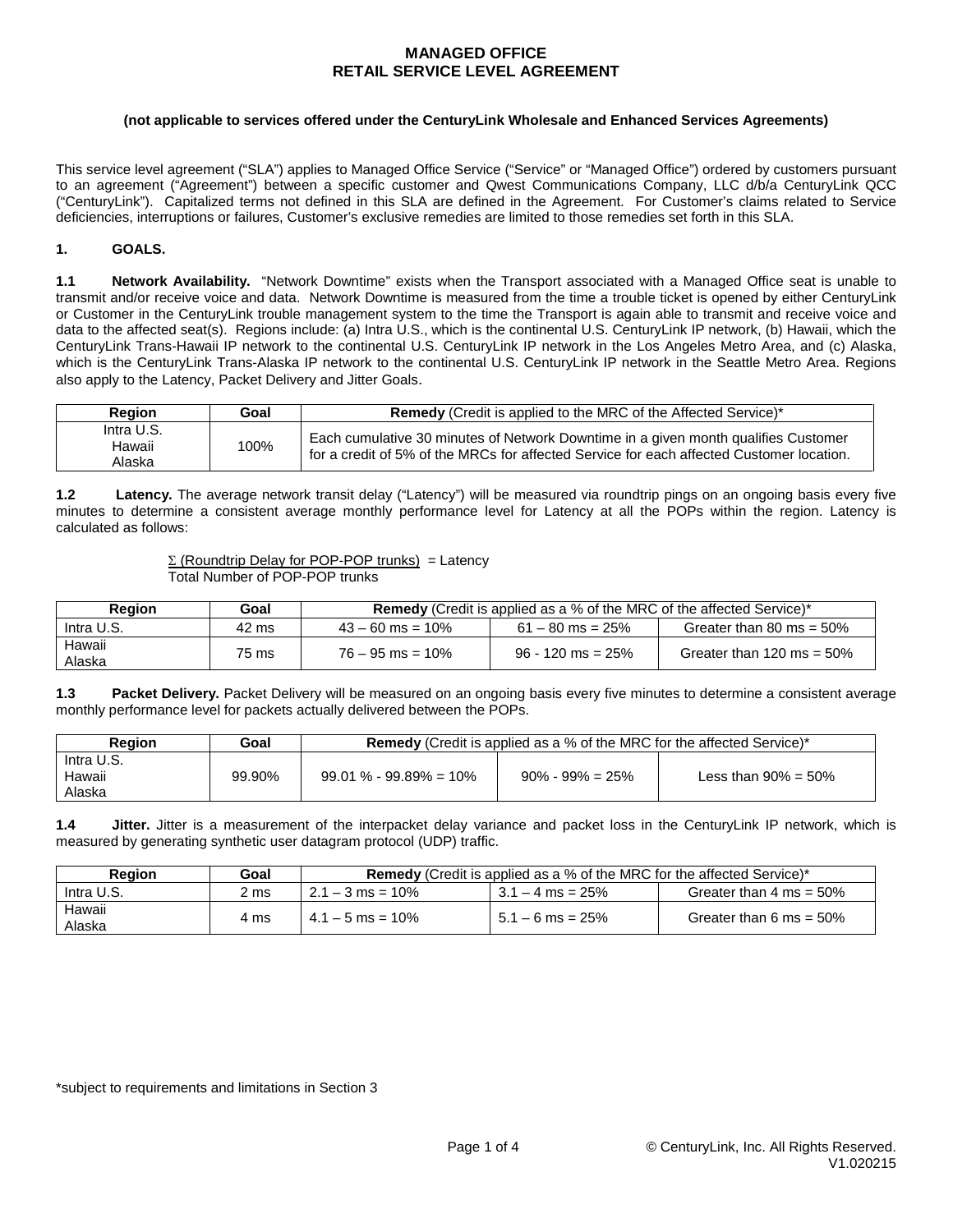**1.5 Voice Availability.** Voice Availability is based on "Voice Platform Downtime," which exists when one or more seats are unable to transmit inbound and/or outbound voice calls. Such failure is recorded in the CenturyLink trouble ticket system. Voice Platform Downtime is measured from the time the customer opens a trouble ticket with CenturyLink to the time the affected Service is able to transmit inbound and outbound voice calls. Voice platform does not include technology that is outside of CenturyLink's voice network (e.g., a Wi-Fi or wireless network or device connectivity issue). In order to qualify for credits, the outage must be deemed a "Critical Impact" or "Major Impact".

Critical Impact is defined as when a Customer is unable to make calls **and** receive voice calls by multiple users at one or more Customer locations.

Major Impact is defined as when a Customer is unable to make calls **or** receive voice calls by multiple users at one or more Customer locations.

This Voice Availability SLA does not apply to call quality or the behavior of Service features. Subject to the foregoing limitations, each time Voice Availability is less than CenturyLink's 100% availability goal, Customer qualifies for a percentage credit as shown on the table below, prorated from the seat MRC of the affected Service, up to the maximums indicated in the Remedies section.

| <b>Voice Platform Downtime</b> | <b>Amount of Monthly Bill Credit</b> |
|--------------------------------|--------------------------------------|
| 10-30 minutes                  | 1 day's credit                       |
| 31 to 60 minutes               | 2 days' credit                       |
| 61 to 120 minutes              | 4 days' credit                       |
| 121 to 240 minutes             | 6 days' credit                       |
| Over 241 minutes               | 10 days' credit                      |

**1.6 Cloud Application Availability.** "Cloud Application Downtime" exists when the Approved Business Application associated with the Service is unable perform its basic functions. Cloud Application Downtime is measured from the time a trouble ticket is opened by Customer to the time the Approved Business Application is again able to perform.

| Goal | <b>Remedy</b> (Credit is applied to MRC of the Affected Seat) <sup>*</sup>                                                                            |  |  |
|------|-------------------------------------------------------------------------------------------------------------------------------------------------------|--|--|
| 00%ا | Each cumulative 30 minutes of Cloud Application Downtime in a given month qualifies Customer for a<br>credit of 5% of the MRC for each affected seat. |  |  |

**1.7 Network Management Notification.** CenturyLink will provide notification via email to Customer's designated incident contact after a ticket is opened by CenturyLink for network management incidents according to the table below. CenturyLink will apply a onetime credit in a given month if at any time during the month CenturyLink misses the high support level Network Management Notification goal. Notification SLA credits are limited to high support level events. Targets for medium and low support levels are intended to be informational only.

| <b>Support Level</b> | <b>Description</b>                                                                          | Goal       | <b>Remedy</b> (Credit is applied to<br>Total MRC)* |
|----------------------|---------------------------------------------------------------------------------------------|------------|----------------------------------------------------|
| High                 | Managed device is unreachable.                                                              | 20 minutes | 5%                                                 |
| Medium**             | device.<br>Degraded performance of managed<br>Limited to a group of users or to a location. | 25 minutes | N/A                                                |
| $Low***$             | Limited to an individual managed device and<br>immediately Service affecting.               | 30 minutes |                                                    |

\*\* Not entitled to SLA credits.

**1.8 MTTR.** The Mean Time to Repair ("MTTR") goal measures the average Time to Repair ("TTR") within a given month for CenturyLink to restore service after a qualified trouble ticket for a critical or high priority issue has been submitted. A qualified trouble ticket opened by Customer must provide adequate information for CenturyLink to begin the troubleshooting process. If the trouble ticket does not provide enough information for CenturyLink to begin troubleshooting, CenturyLink will attempt to contact the primary Customer contact to obtain the necessary information to complete the trouble ticket. TTR is measured from the time a qualified ticket is opened to the restoration of the affected seat(s). The MTTR goal is calculated by dividing the sum of all the TTR hours in a given month by the number of qualified tickets within the same month. MTTR SLA credits are limited to critical and high priority events. Targets for medium and low priorities and for Communication Points are intended to be informational only. Credit is applied to the MRC of the seats at the affected Customer locations. Any trouble ticket where the service issue is mitigated by use of a temporary solution will be closed once the temporary solution is implemented. A second, lower priority trouble ticket will be created to track further progress toward restoring the original configuration and other associated tasks. Any trouble ticket where the root cause is not found to be on the CenturyLink network or platforms will not count toward SLA calculations, commitments, or credits.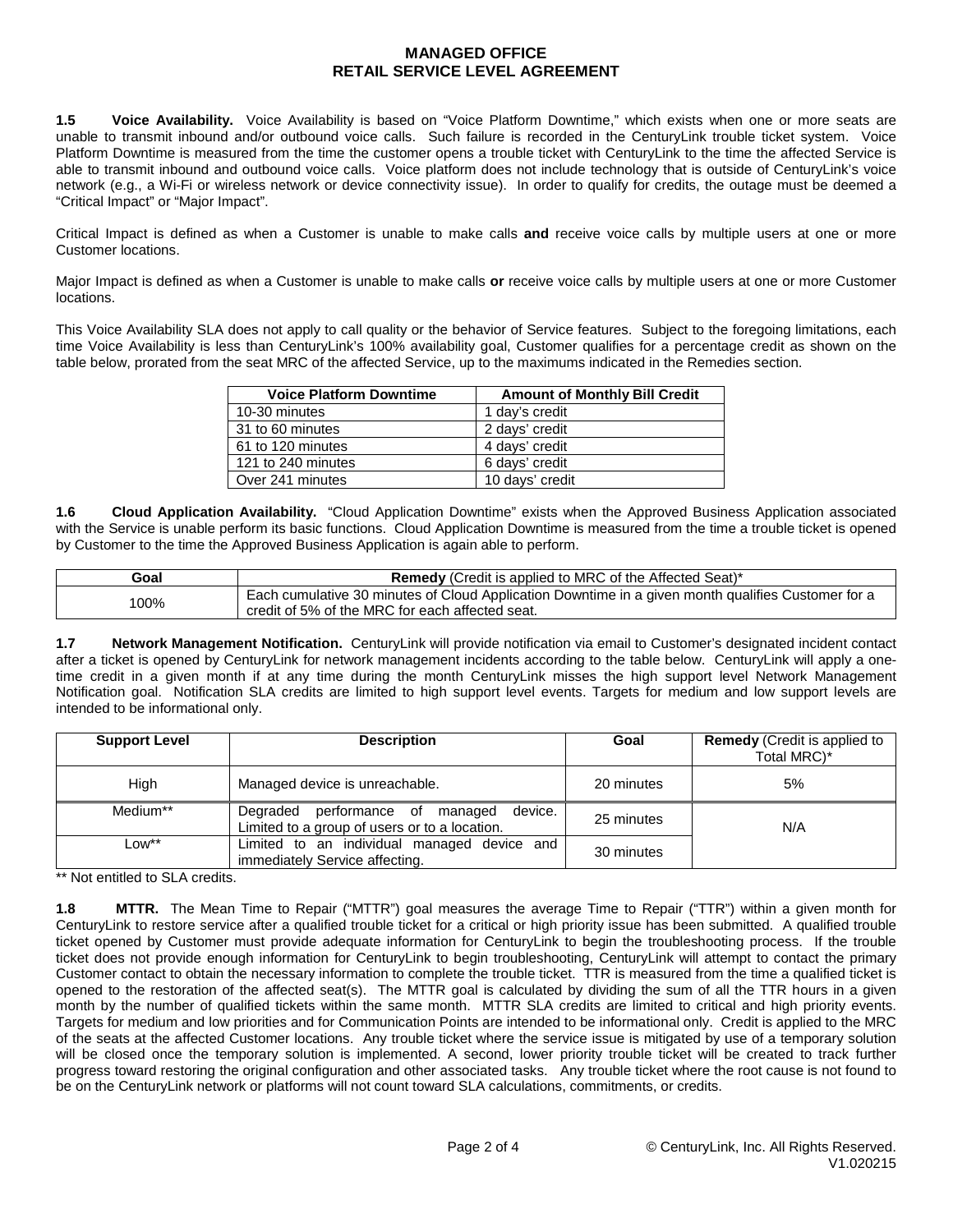\*subject to requirements and limitations in Section 3

### **MTTR (continued)**

| <b>MTTR</b>     |                                                                                                                                                                                                                                                                                                                     |                                                                                                                                                                                                                                                                                                                                                                                      |                                                                            |         |                                                                                                                                                                     |
|-----------------|---------------------------------------------------------------------------------------------------------------------------------------------------------------------------------------------------------------------------------------------------------------------------------------------------------------------|--------------------------------------------------------------------------------------------------------------------------------------------------------------------------------------------------------------------------------------------------------------------------------------------------------------------------------------------------------------------------------------|----------------------------------------------------------------------------|---------|---------------------------------------------------------------------------------------------------------------------------------------------------------------------|
| <b>Priority</b> | <b>Description</b>                                                                                                                                                                                                                                                                                                  | <b>Examples</b>                                                                                                                                                                                                                                                                                                                                                                      | Goal                                                                       | Remedy* | Communication<br>Points****                                                                                                                                         |
| Critical        | Service not available<br>-Business service is<br>unavailable,<br>-A Customer location(s) is<br>unavailable,<br>-An entire Customer<br>market is unavailable.<br>-All End Users are<br>impacted                                                                                                                      | -All End Users are unable to<br>make/receive phone calls<br>-Customer is unable to<br>transmit/receive data across<br>CenturyLink deployed Transport,<br>- Loss of LAN/WAN hardware<br>(multiple nodes)<br>-Loss of all Approved Business<br>Applications                                                                                                                            | On Network**<br>Less than 4 hours<br>Off Network***<br>Less than 8 hours   | 15%     | -Initial Response<br>to Customer:<br>< 30 minutes<br>-Updates<br>to<br>Customer contact<br>every 60 minutes<br>or negotiated time<br>frame after ticket<br>creation |
| High            | <b>Severely impaired</b><br>-Business service<br>performance functionality<br>is seriously degraded<br>-A major impairment of the<br>performance of any<br>service for all customers in<br>a market or a single<br>business customer<br>location<br>-Multiple End Users are<br>impacted                             | -More than 50% of End Users<br>unable to make or receive phone<br>calls<br>-Customer is unable to transmit<br>or receive data across<br>CenturyLink deployed Transport<br>-More than 50% of active phone<br>calls have degraded audio quality<br>-Loss of LAN equipment node<br>(switch) impacting up to 24 ports.<br>-Loss of more than one Approved<br><b>Business Application</b> | On Network**<br>Less than 8 hours<br>Off Network***<br>Less than16 hours   | 10%     | Initial Response to<br>Customer:<br>$<$ 1 hour<br>-Updates<br>to<br>Customer contact<br>every 90 minutes<br>or negotiated time<br>frame after ticket<br>creation    |
| Medium****      | <b>Minimal degraded</b><br>performance or<br>functionality<br>-Business service has<br>encountered a non-critical<br>issue with minimal loss of<br>performance/functionality,<br>or<br>-Degraded performance of<br>business customer or<br>market, but not total loss<br>of service<br>-Single End User<br>impacted | -One End User is unable to<br>make/receive calls<br>-One End User has no data<br>connectivity<br>-One End User has static on<br>more than 50% of calls                                                                                                                                                                                                                               | On Network**<br>Less than 12 hours<br>Off Network***<br>Less than24 hours  | N/A     | Initial Response to<br>Customer:<br>< 4 hours<br>-Updates<br>to<br>Customer contact<br>every 4 hours or<br>negotiated<br>time<br>frame after ticket<br>creation     |
| $Low***$        | <b>Low Impact for Single</b><br><b>End User</b><br>-Degraded performance<br>for a single End User<br>-Intermittent issues for a<br>single End User                                                                                                                                                                  | -One End User reports a dropped<br>call<br>-One End User experiences<br>intermittent audio quality                                                                                                                                                                                                                                                                                   | On Network**<br>Less than 24 hours<br>Off Network***<br>Less than 48 hours | N/A     | Initial Response to<br>Customer:<br>< 4 hours<br>Updates<br>to<br>Customer contact<br>every 8 hours or<br>negotiated<br>time<br>frame after ticket<br>creation      |

\*subject to requirements and limitations in Section 3

\*\*\*Off Network Services generally include voice/data circuits provided by LEC's other than CenturyLink, and LAN/WAN equipment managed by the customer or customer's vendor.

\*\*\*\* Not entitled to SLA credits.

<sup>\*\*</sup>On Network Services generally include voice/data circuits interfacing core CenturyLink nodes, and LAN/WAN equipment managed by CenturyLink.